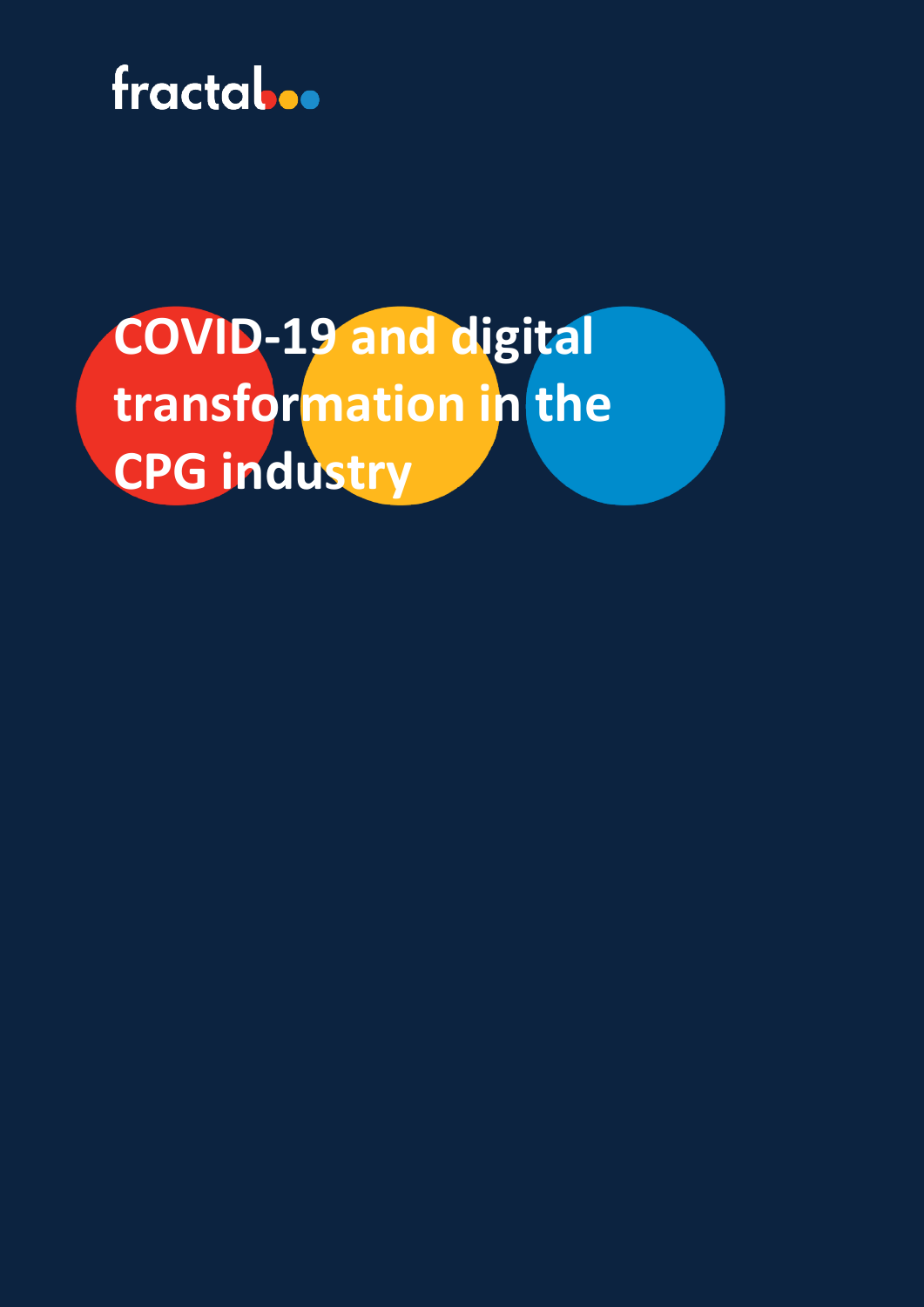Digital transformation in the CPG industry has been positively impacted by the COVID-19 pandemic. Leaders are adapting to new ways to work and win. Together these changes will fuel the new wave for the consumer goods industry.

We are about two quarters into the world's largest psychological experiment, switching out mental models from work-life balance to work-life integration: collaborating in the kitchen, sharing household chores, keeping the kids engaged, adapting to zoom to run the office effectively and then helping the kids with it. It has been quite a steep learning curve on several fronts.

The consumer goods industry just declared their second-quarter results, and it can be said with confidence, it has been quite a performance. Executives have mastered the art of managing the office remotely. It would be one thing to work remotely if this were business as usual; quite something else when ensuring the safety and security of frontline staff, active demand and supply management, and managing cash flows. We have mastered *integrated business performance* in real-time over the past two quarters.

# **Market performance during COVID-19**

Geographically, it has been a US-led growth these last couple of quarters with the market performing in double digits, something that has not happened in the consumer goods industry in decades. CPG industry, along with its retail partners, has orchestrated resources well to meet the demand. Things were not quite the same in Europe; however, here, supply lines were severely disrupted. The situation in the erstwhile growth markets of Asia-Pacific has been quite the reverse, as well as in parts of Latin America where traditional trade channels have continued to be in lockdown, severely impacting business. A double whammy for the CPG industry with bigger outlays in these regions has been the fluctuating exchange rates, impacting the total dollar value growth for the quarter.

## **COVID-19 consumer behavior and the future of shopping**

In channel terms, e-commerce sales have sped forward five years for the industry, notably so in the categories of pet care, home, health, and hygiene, with firms reporting near 100% growth and ecommerce led recovery in China. This is new ground for CPGs, and it has been quite a performance for this industry all around.

- On portfolio performance, categories such as home and personal care and consumer healthcare have led the growth with high double digits due to a heightened sense of personal safety.
- Packaged food- cereals, prepared food, snacks, and biscuits, all registering high teens growth.
- Home consumption of chocolates and ice creams offset losses from the travel, on-premise, and foodservice channels, gums, and confectionary have not been as resilient. They have lost a third of their revenues in line with the shutting down of on the go channels.
- Prepared food categories are experiencing unprecedented penetration into millennial households as consumers shelter, cook, and work from home.
- Petcare, also registering high teens growth.

2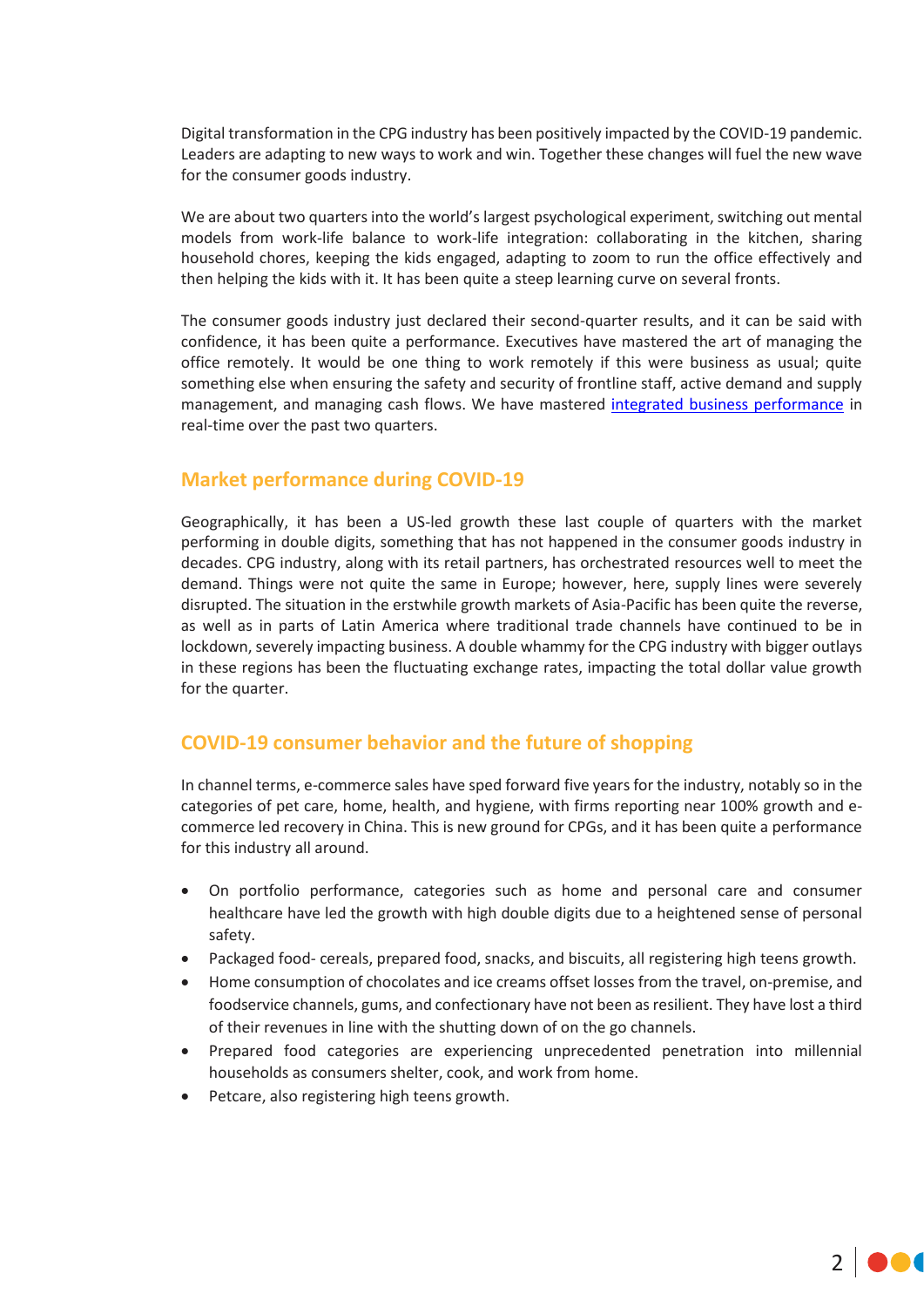- The oral care and paper categories saw flat to mid-single-digit growth, due to challenges of mix and forex. Paper is experiencing increased competition in mid and low tiers from digital-native brands. Beer and non-alcoholic ready to drink beverages have managed to stay flat in the developed markets with packaging formats to capitalize on in-home consumption demand, offsetting the shuttered revenues from game parks, hospitality, travel, and on-premise. The developing and emerging markets with a higher mix of on-premise consumption registered degrowth.
- Bringing up the rear end are the beauty and grooming categories with skincare providing the saving grace with flat to low single-digit growth.
- Prestige, fragrances, and cosmetics have significantly declined with reduced usage and the shuttering of travel retail, salons, and departmental stores. Beauty companies have done well to pivot their beauty consultants and sales online.

Q1 was all brass-tacks- focus on people & community, demand & supply, rationalizing SKUs, and preserving cash. Q2 is when the CPG industry is starting to provide strategic direction and investment choices; some are also revising their earnings guidance upwards.

Working closely through these COVID times we are experiencing first hand, the digital transformation in the CPG industry underway. Here are the five strategic choices that will define growth for the digitally transformed CPG organization. They are:

- 1. Revenue growth management
- 2. e-Commerce
- 3. Unified demand planning
- 4. Digital brand experience and
- 5. Data as an asset.

#### **Revenue growth management**

Revenue growth management or RGM is a priority in nearly all quarterly results. They clearly demarcate the quarterly performance of CPG firms who have leveraged pricing and pack mix to grow business beyond underlying volume sales. The value unlock with RGM is at the micro-level, e.g., surgical or selected price actions, uncovering pack-channel opportunities based on the marketplace, or continuous optimization of promotion plans to be on track.

Continuous tracking also enables companies to react faster to marketplace changes, e.g., the impact of COVID-19 by sensing, shaping, and fulfilling demand more efficiently. Pack mix is down as much as 50% and driving significant capacity utilization; no one is looking to get back to full assortment post-COVID-19. Categories such as beverages are reconfiguring the pack price mix for large and multi-packs for profitable in-home consumption growth. With grocers moving to delivery, BOPIS, and curbside, instore category management, and range display is fast receding to become a relic of digital transformation.

#### **e-Commerce**

eCommerce is the channel in focus. CPGs have quickly learned that this channel operates differently from the regular grocery store aisles. It needs a unified approach to demand sensing, demand shaping, and demand fulfillment, synchronizing with an algorithmically operating flywheel. Of all the transformations underway, eCommerce needs significant upskilling for CPG commercial teams. A new future awaits, as grocers begin to use AR technology to tag ingredients and personalize choices for shoppers, and voice commerce sets new standards for merchandising.